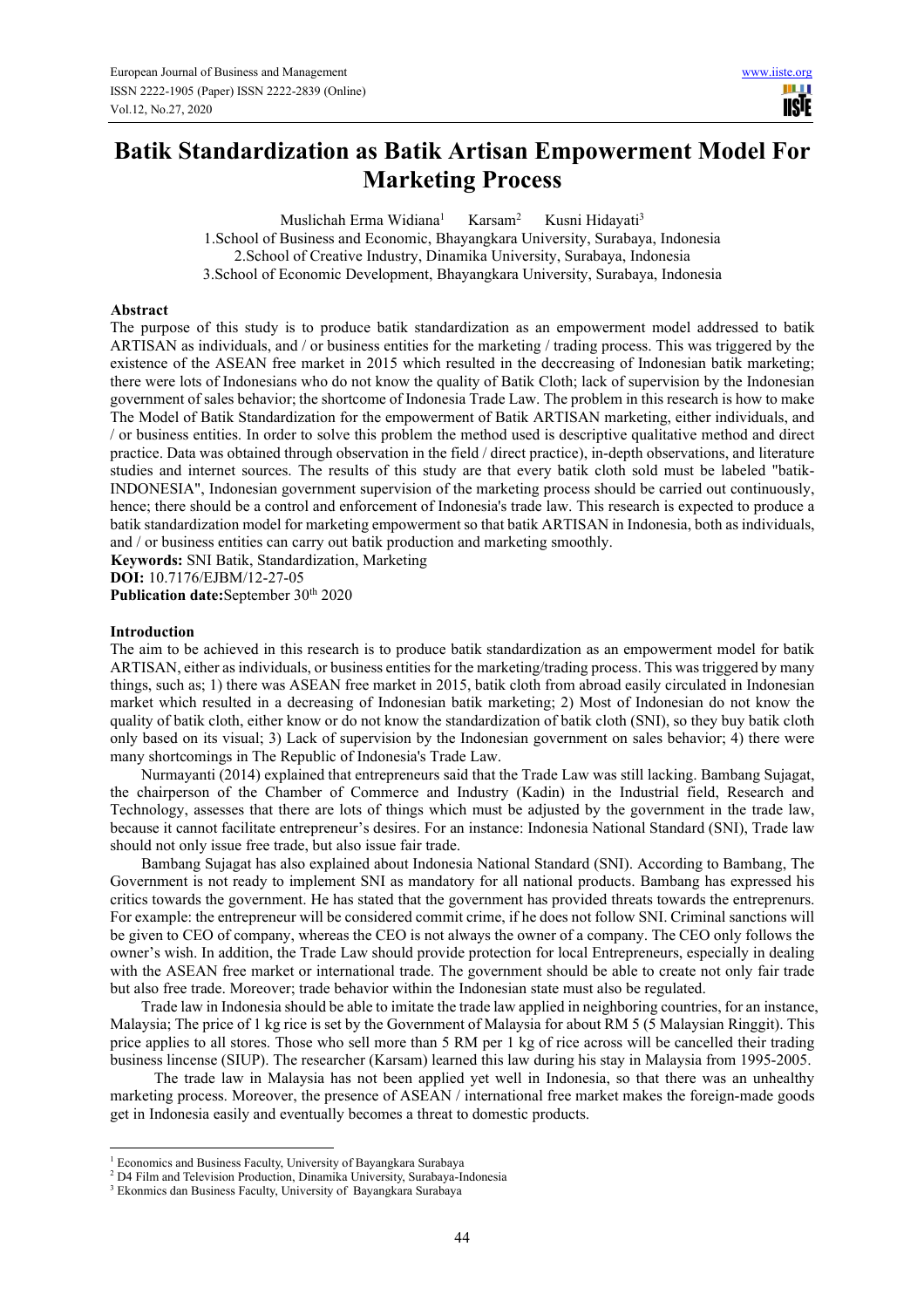Karsam (2019: 39) explained that while being a batik training instructor at the Community Activity Unit (UKM) in East Java province (2015-2018), batik artisans have begun to complain as their batik sales have begun to decrease (not sold well). This is due to the entry of foreign batik cloth into Indonesia such as; China, India, Malaysia, and others. Foreign batik cloth is sold freely in Indonesian market. Many of Public as buyers / consumers do not know whether it is batik cloth or is it just a motif cloth? What they know is a Printed cloth with beautiful colors and the price is relatively cheap. Especially about what *Batik Tulis* is? What a *Batik cap* is? What *Batik Kombinasi* is? They generally do not know. This is the main factor in the market decreasing of Batik in batik marketing.

Apart from those factors above, there are several other factors which are the cause of failure in marketing, including the presence of:

- 1. Products which cannot satisfy consumers
- 2. slow-moving products (unchanged)
- 3. Erratic purchasing patterns
- 4. The changing of organization and marketing techniques
- 5. Improper attitude and style / model of marketing management
- 6. Competition is increasing both domestically and abroad and it is not healthy.
- As a result of the failure in marketing mentioned above, causing:
- 1. Items sold are not sold nicely
- 2. Goods sold are less attractive to consumers
- 3. Companies can lose the consumer's trust
- 4. The company could suffer from losses.
- 5. The development of the company is disrupted.

Based on the description above, it is considered necessary to have standardization. Therefore, a problem of this research was formulated, namely how to make batik a standardization model for marketing empowerment for either individual batik artisans or business entities.

Imam Fahrudin (2018) explained that standardization is an attempt to determine a measurement that must be followed in producing something. Standardization can be interpreted as the process of making standards. BSN (2014) explained that the root word of standard comes from the standard root of the word standardization, which is translated into Indonesian into *standarisasi*. The word standard comes from French, namely: norme and etalon. The word norme can be interpreted as a standard of document form. Etalon is defined as an ISIS standard or measurement standard. While the term standardization has the meaning of a unit of measurement that can be used as a basis in comparing among real quantity, quality, value, and work. One of the benefits of standardization is that groups can communicate easily in accordance with predetermined guidelines to stay focused. Standardization in Indonesia is issued by the National Standardization Agency (BSN). At the international level standardization is known as the International Organization for Standardization (ISO).

The purpose of using standardization, namely:

- 1. Developing, supplying, and manufacturing a product and service can be cleaner, safer, more efficient and more qualified.
- 2. Being a guideline for environmental legislation, safety in health, equality, and so on.
- 3. Accelerating the processing time for products or services which are innovative in entering the market.
- 4. Providing the best and fairer facilities in interstate trade.
- 5. Making people's lives more comfortable, peaceful, and simple because every problem is overcome together.
- 6. Joining the technology development and practicing about good and right management.
- 7. Ensuring a guarantee on general or consumer use regarding products and services.
- Along withi this standardization, it is expected that marketing management can run smoothly.

Marketing is a social process. The occurrence of a trade relationship by creating and maintaining products and values between individuals and groups to get what they need. Marketing can also be interpreted as a business system by planning, pricing, promoting and distributing goods and services to satisfy consumers.

Rai Utama (2017: 237-239) explained that marketing management is a tool for analyzing, planning, implementing, and controlling programs designed to build, create, and generate intended exchanges with a view to achieve the company's goals in reaching profit.

Marketing management is an activity carried out by the company to maintain the company, so that it continues growing and generates a profit. The marketing process begins before goods are produced and do not end in sales. Marketing activities are carried out by the company in order to provide satisfaction to consumers, so that the business keeps continuing. To keep running the business smoothly, the marketing strategy is needed.

Widiana (2019: 1) explained that the marketing strategy was seen as a general statement about the direction or guidelines in choosing a target market and designing and applying a mix marketing. Three main aspects are covered, namely:

1. Company determines the market (where to compete).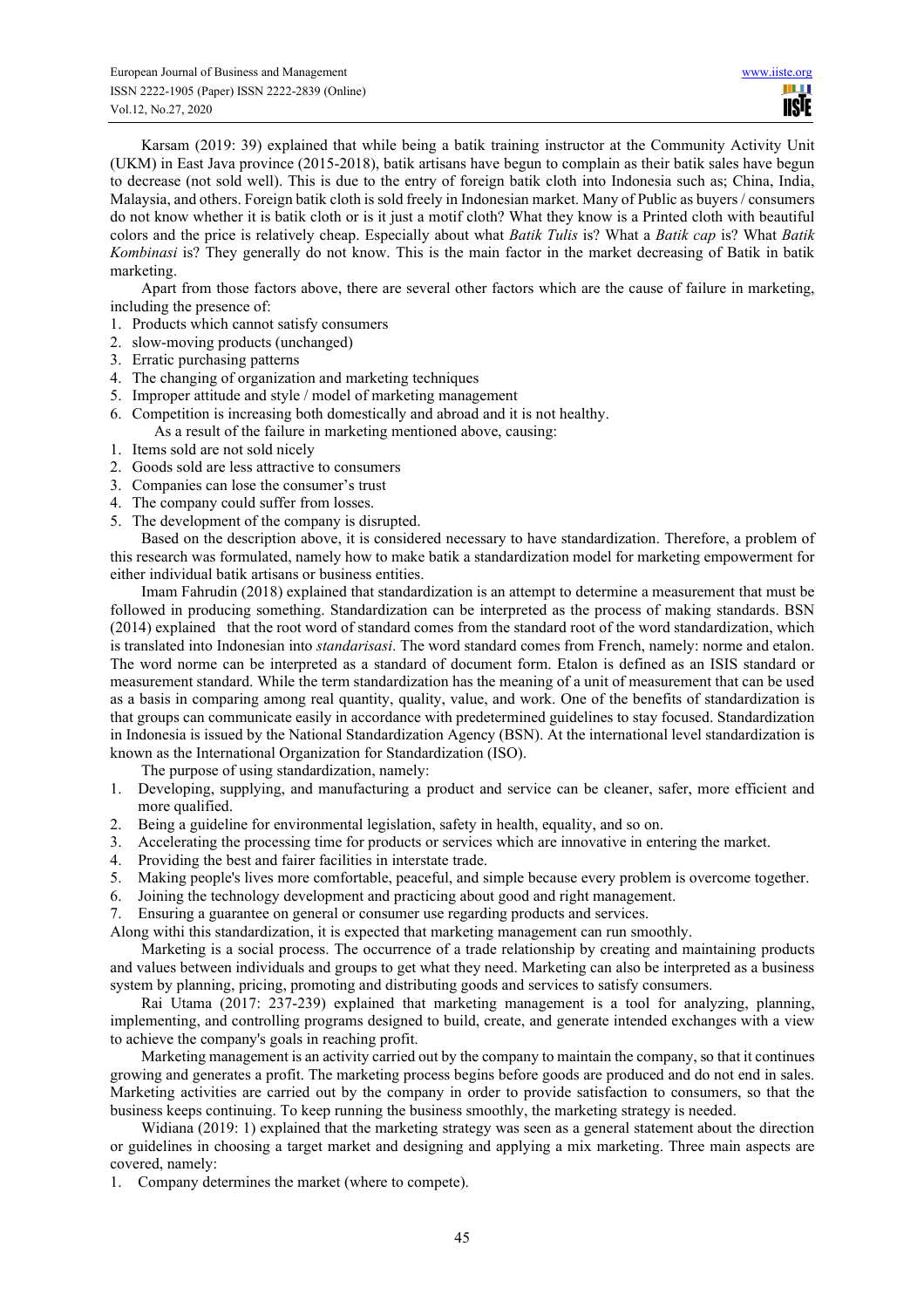2. Business in developing products and services (on what basis to compete).

3. Punctuality to enter the market and market development activities (when to compete).

While in marketing there are several things that must be considered, namely:

- 1. Target market or market oriented.
- 2. Marketing must be held in an integrated manner.
- 3. Meet customer satisfaction.
- 4. Always maintain the quality of the product or service.

Keep maintaining product quality is the main thing that must be done, so that the marketing process runs well.

Sonalia (2013) explained the quality or product quality is part of quality management carried out at each stage of the process, beginning with product line planning and infrastructure or facilities until monitoring results. Quality management has functions in the marketing process, such as; human resource management, finance and so on. The implementation of quality management must be applied in all industrial sectors, including industrial manufacture. Industrial manufacture is a type of business group that processes raw materials for intermediate or finished goods that have a low / small value to become higher.

In Indonesia, the manufacturing industry strives to continue developing in order to compete in the era of free competition. At least, this industry can survive in product development, so it can be exported abroad. One example of small industrial clothing like leather and other products which are very interesting to be developed is batik industry product.

Karsam (2019: 3) explained that before batik was recognized by UNESCO as a humanitarian heritage for the oral and non-cultural culture of the Indonesian nation on 2 October 2009, the word batik had various meanings. Based on existing regulations, which are in accordance with the Indonesian National Standard (SNI) 08-0239- 1989, what is meant by batik is the textile cloth staining according to the typical patterns of Indonesian batik patterns, using batik wax as a barrier. SNI contains an explanation about batik cloth will be considered meet Indonesia National Standard if the cloth is not damaged or perforated. This fact is different from the condition of batik cloth in Kerek District, Tuban Regency, where this condition can lead to a new definition of batik.

After batik has been recognized by UNESCO, Indonesian batik artisans, practitioners, and academicians continue developing batik. The author in 2017-2018 conducted a study in Kerek District, Tuban Regency, about the Gedhog batik Cocohan technique (Bramantijo, 2019). From the results of this study, it formulated a new definition of batik. What is meant by batik is a textile cloth staining according to the typical patterns of Indonesian batik, by using batik wax as a barrier and or picking a hole to produce a color. Whereas, the batik technique received SNI approval was explained by Karsam (2019: 187-197), namely: based on the technique and batikmark "Indonesian batik", batik was divided into:

*1. Batik Tulis* 

Batik Tulis is a batik obtained by using canting as an auxiliary tool to attach batik wax to the cloth. Batikmark label for batik as shown in picture 1. The writing label is yellow gold.



Picture 1. Label batikmark *Batik Tulis* (Source: Karsam, 2019: 190)

### *2. Batik cap*

Batik cap is a batik obtained by using batik stamp of copper as an auxiliary tool to attach batik wax to the cloth. Batikmark label for batik stamp as shown in picture 2.



Picture 2. Lable batikmark *Batik Cap* (Source: Karsam, 2019: 191)

*3. Batik Kombinasi* 

Batik Kombinas is a batik combination between Batik Tulis and Batik cap. A Batik Kombinas is a batik gained by using both canting and Batik cap from copper as an auxiliary tool to attach batik wax to the cloth. Batikmark labels for Batik Kombinas as shown in picture 3. Silver Label Writing.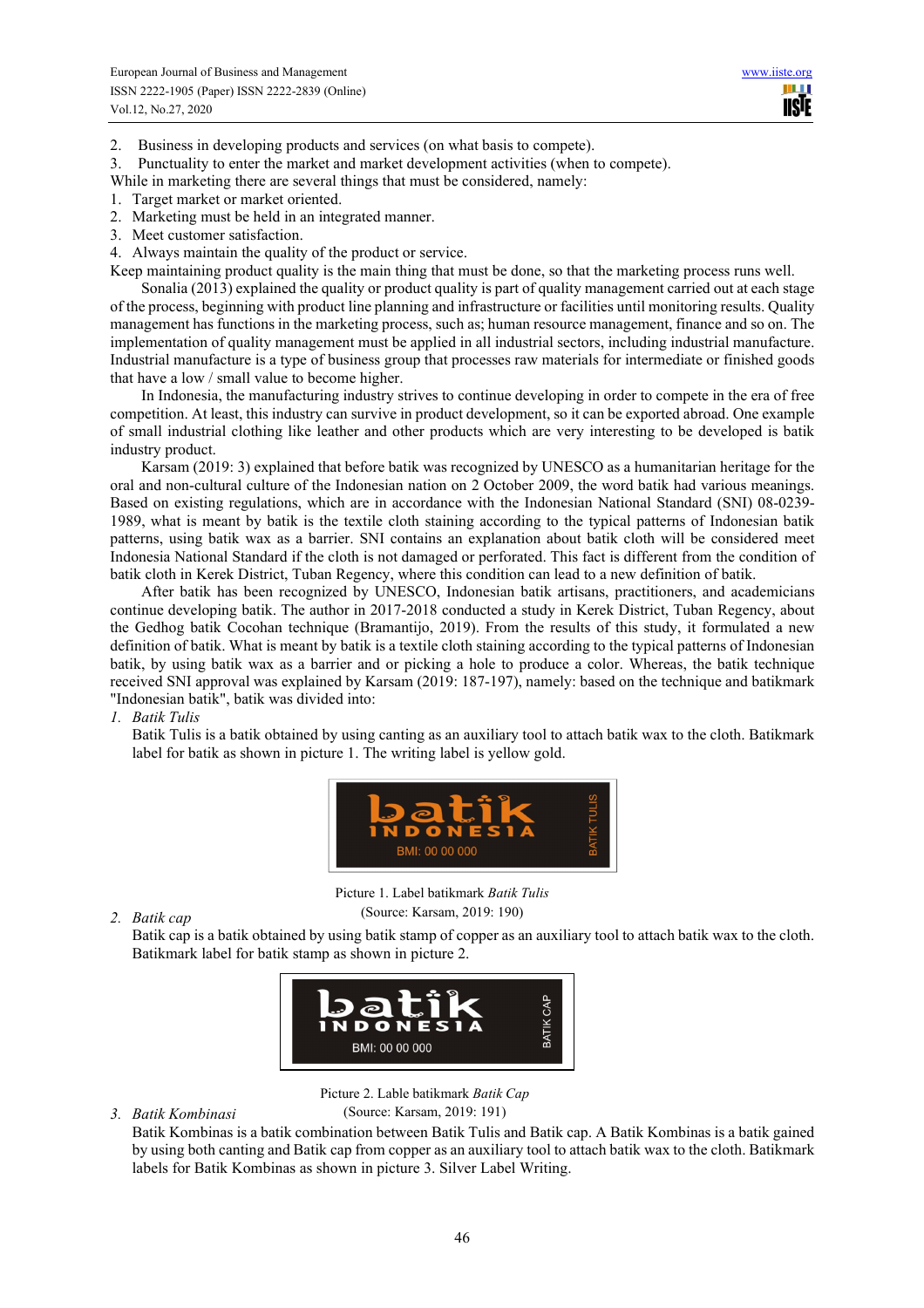

Picture 3. Lable batikmark *Batik Kombinasi*

(Source: Karsam, 2019: 191)

Batik SNI is also explained in the Decree of the Head of the Indonesian Standardization Agency Number: 188/KEP/ 8/2016 concerning Establishment of Revision of 3 (three) Indonesian National Standards, namely:

1. SNI 8302: 2016, cloth-feature Batik Tulis, quality requirements, and test method.

2. SNI 8303: 2016, cloth-feature Batik cap, quality requirements, and test method.

3. SNI 8304: 2016, cloth-feature Batik Kombinas, quality requirements, and test method.

SNI Number: 188/KEP/8/2016 clarifies in detail about the characteristics of Batik Tulis, Batik cap, and Batik Kombinas. It is clarified by the Centre for Crafts and Batik (2017) on How to distinguish Printed Cloths and Batik Cloth?

After fulfilling SNI "batik-INDONESIA" other efforts which should be done by batik artisans as either individuals or business entities to keep marketing going on is the effort to preserve and develop batik itself (Karsam, 2014). One of the forms of batik preservation and development is to make new motifs which are adjusted towards market needs. In order to avoid the problem arises, the motifs must be protected by copyright (HKI). The seizure of the copyright of the 2 companies happened in 2020 conveyed by Jawa Pos Newspaper. Each of them admitted that they were the one who design it.

Karsam (2019: 210) explained that what is meant by Copyright is the exclusive right of the creator that arises automatically based on a declarative principle after a work is realized in real form without reducing restrictions in accordance with statutory provisions (Law of the Republic of Indonesia Number 28 of 2014 concerning HKI). HKI can also be defined as a legal protection given by the State to a person and / or group of people or bodies whose ideas have been set forth in the form of a copyrighted work (tangible).

Copyrighted works or creations are any creations in the field of science, art, and literature that are produced on inspiration, abilities, thoughts, imagination, dexterity, skills, or expertise expressed in tangible form. Copyrighted works in the form of intellectual property that can be registered for legal protection, such as literary, artistic, scientific, performance, cassettes, audio-visual broadcasting, scientific discoveries, industrial design, trademarks, business names, etc.

Copyright Holder is the creator as the owner of the Copyright, the party who receives the right legally from the Creator, or another party who receives further rights from the party who received the right legally.

This research is expected to produce a batik standardization model for marketing empowerment so that batik artisans, either as individuals, and / or business entities can continue to produce batik and carry out their marketing well.

# Research Methodology And Work Creation

This research basically covers two fields, namely art and marketing. Rohidi (2011: 2) said that art data is usually data in the form of visual, kinetic, and auditory or a combination of two or all three that reflect the elements of art and aesthetic principles that underlie it. The data is referred to intraestetic data and in its disclosure as facts accompanied by more descriptive explanations. The data relating to marketing can be presented in quantitative and qualitative forms.

The method used in this research is descriptive qualitative method and direct exploration / practice. Reports are described or presented in descriptive form. The data obtained in this study, are through field / direct practice (researchers are batik artisans and batik marketing actors), in-depth observations, and literature studies. Data is also obtained through internet sources. The direct practice method is carried out to find out problems directly in the sale of batik products. Karsam (as the research team) is the owner of Keyna Galeri in Ploso, Jombang, East Java, which is engaged in batik production and marketing.

# Results And Discussion

Batik standardization as a form of empowerment in the marketing process can be categorized into the Business Model Standardization. The Indonesian Academy Franchise explains that the Business Model Standardization can be divided into 2 (two) parts. They are Standardization Form and Standardization Process.

Standardization of forms in general can be:

- 1. Design
- 2. License and legality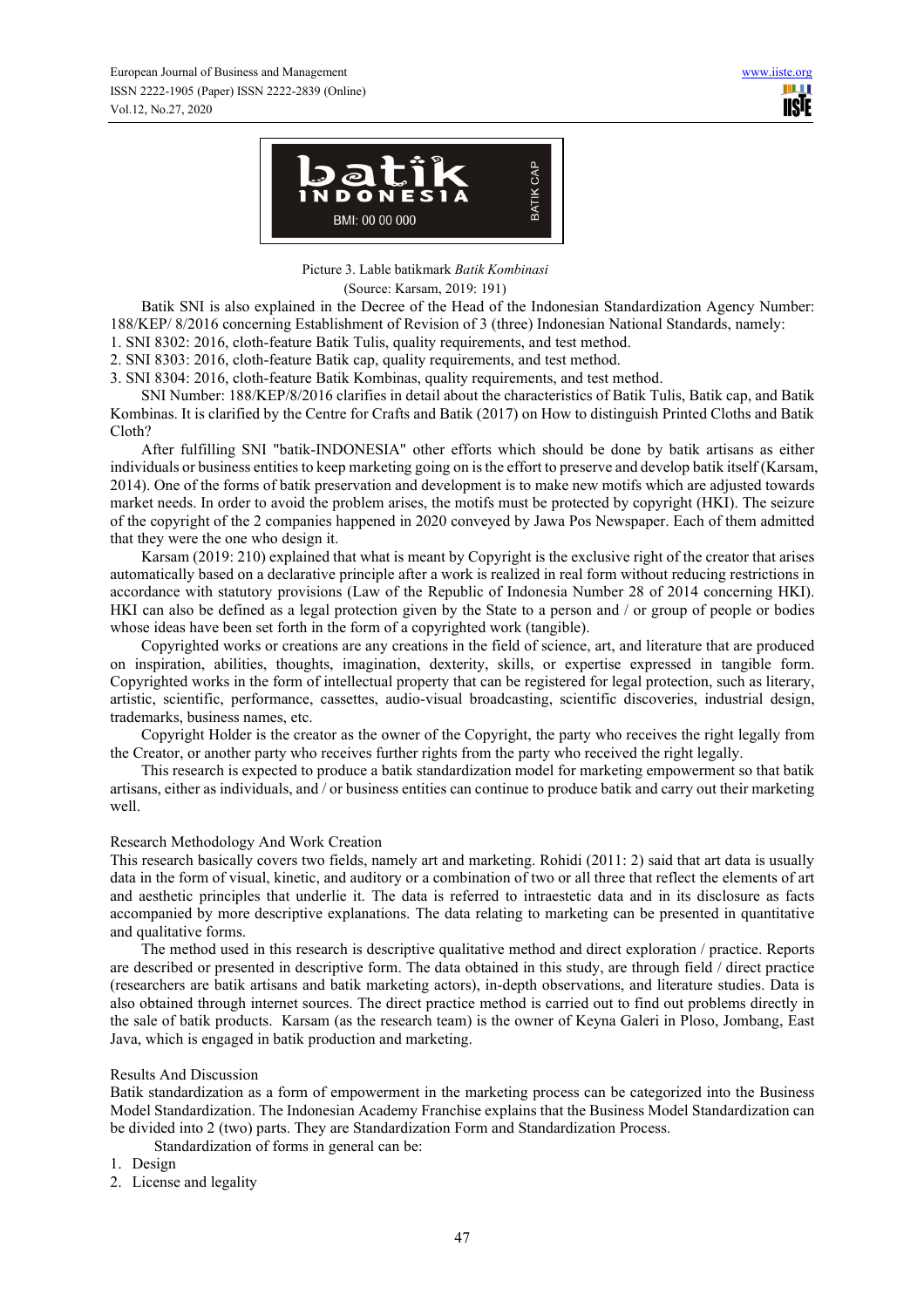- 3. Operasional equipment
- 4. The equipment and attribute of building/shop
- 3. Building size
- 4. Location criteria
- 5. Anything needed before running a business
- Process Standardization is generally divided into 3 processes, namely:
- 1. Marketing process includes promotion, branding, and sales.
- 2. Operational process includes production, customer acceptance, service, transactions, and maintaining customer relationships.
- 3. The administrative and financial management processes include HRD, secretarial, and general affairs.
- After having standardized processes and standardized forms, the next step is to arrange guidelines:
- 1. Guidelines for written processes and procedures
- 2. List of equipment and tool
- 3. Shape drawing

The batik standardization model for the marketing process is part of the form standardization model and Process Standardization model. The standardization model can be carried out as follows:

### **3.1 Organizational / Association / Group Formation Process**

In the quality assurance process, it is necessary to have a body or organization that handles the quality assurance of a product or service. For example: in Surabaya, there is an organization called KIBAS (Surabaya Batik Association). KIBAS is a group / container of lovers / users of batik. One of the work programs of KIBAS is holding batik exhibitions together at the provincial level in East Java. KIBAS members consist of various batik craftsmen from East Java, such as Tuban, Lamongan, Mojokerto, Sidoarjo, Surabaya, Pamekasan, and others. The benefit gained from this activity is the exchange of knowledge in the batik production process. They can compare the quality of the work produced between each other, so they will automatically improve the quality of their products.

Apart from KIBAS, in East Java there is also formed a professional institution, namely East Java Batik Artisan Association (APBJ). This institution can facilitate public testing or feasibility testing (feasibility study) of a batik product to be mass produced. Apart from it, this association has the right to test the competence of batik artisans. Those who pass the test will get Professional Certification. In addition, this association in its work program is almost the same as KIBAS too, but in organizing exhibitions can be followed by holding a seminar. A seminar which is allowed to do the feasibility testing of a product, so that it can be a mass produced.

Specifically to find out the feasibility of a batik product in order to meet the standardization of batik "INDONESIA batik, then the product must be tested in a laboratory. The organization handling this laboratory testing in Indonesia is managed by Balai Besar Kerajinan dan Batik Yogyakarta. (BBKBY).

### **3.2 The Arrangement of Standard Operating Procedure (SOP)**

After the organization dealing with batik production, batik management, and batik preservation was formed, it is necessary deemed to prepare written guidelines and governance in the form of Standard Operating Procedures (SOP). SOP is a regulation made in order to facilitate the work done (Djessus).

In the industrial and corporate world and SOPs are needed, so that every employee, head of department and company leadership know the direction and objectives to be achieved. A good SOP can produce good results. To obtain a good SOP in batik organizations / associations, it must be carefully formulated together to achieve a common goal.

### **3.3 Licensing or Legality (Trademark and SIUP)**

A person whether in the form of an individual or business entity that runs a trade is expected to have a business identity. This business identity takes the form of a Trademark.

The Directorate General of Intellectual Property Ministry of Law and Human Rights of the Republic of Indonesia explains that a Mark or Trade Mark is a sign or symbol which is manifested in a graphic form in the form of a name, word, picture, logo, letter, arrangement of colors, numbers, in the form of two (2) dimension and / or three (3) dimensions can be in the form of sound, holograms. Brands can also be made with a combination of two (2) or more elements of names, words, images, and others. This mark is to distinguish goods and / or services produced by persons or legal entities in the trading of goods and / or services.

Brand usage functions, namely:

- 1. Identification of one's production results. This sign can distinguish between the results of a person's production or several people with one another.
- 2. A tool or media for promotion
- 3. a guarantee for the quality of goods and / or services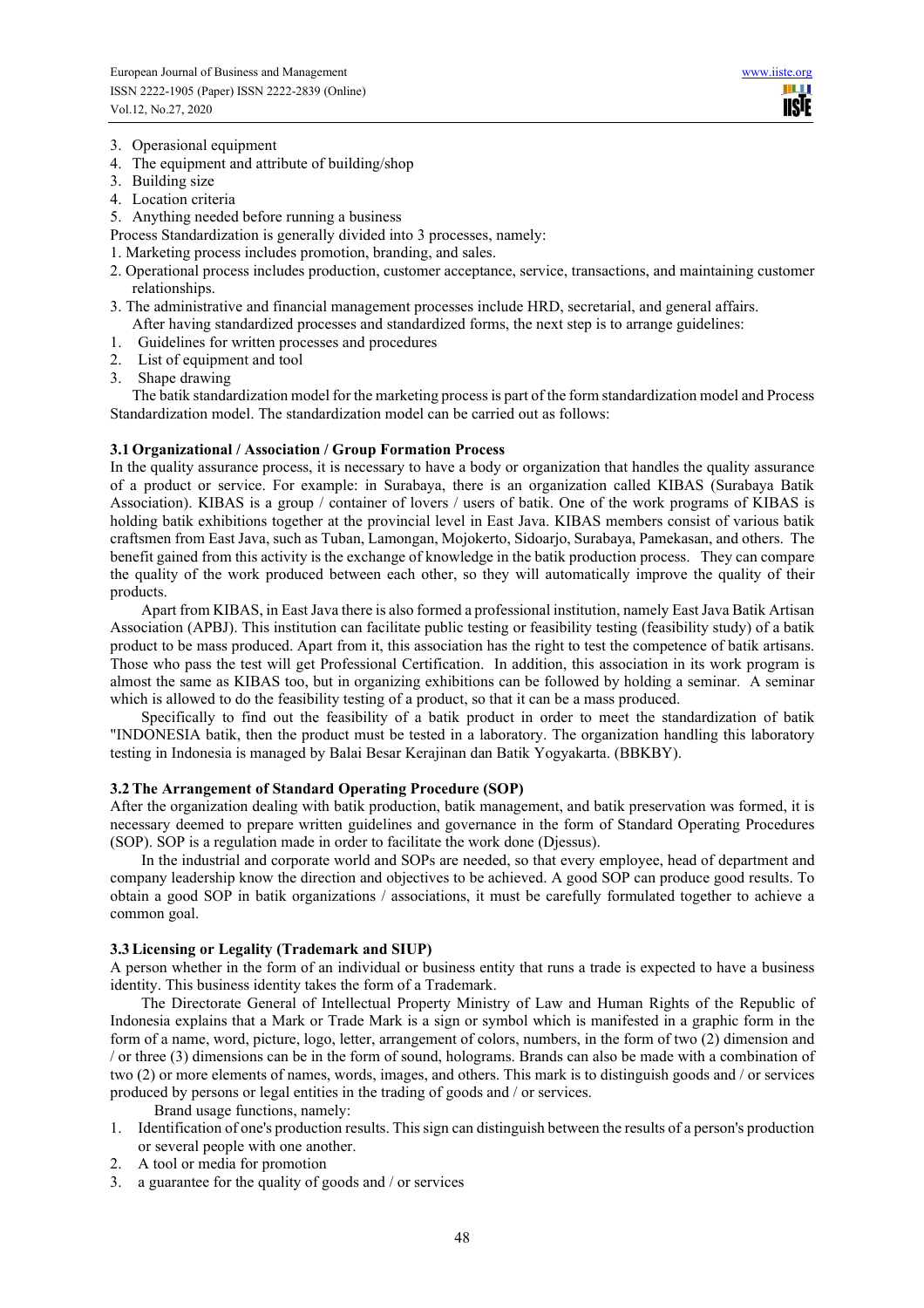4. Mark of origin of goods / services produced.

Whereas, the functions of a trademark registration are:

- 1. Proof of ownership which is entitled to the registered mark
- 2. A basis for refusal of the applicant to the same Mark as a whole or the same in principle for similar goods / services and to prevent others from using the Mark.

After an individual or business entity that runs a trade has a trademark, they must register their business license.

All people who are conducting trading business, trading businesses in the form of individuals or business entities, they must legalize or legalize their business before the law. This business is to get a permit in running a trading business, in the form of a Trading Business License or SIUP.

Small or large scale businesses are required to make SIUP as proof of business legality. This can expedite the trade process to achieve shared interests, both individual interests, group interests, and government interests.

Utami (2020, 6 January) explained that to obtain SIUP, certain administrative requirements were needed. After the requirements are complete, you can register your products at the Trade Office at the city, district or at the Integrated Licensing Service Office.

In the administration of SIUP, administrative requirements are made that will later relate to government taxes. One of the conditions is filling the form by stating the number written down in the National Identity Card (e-KTP) and the Taxpayer Identification Number (NPWP). This NPWP is related to withholding tax every time you make a product sale. By paying taxes to the government, the government is expected to be able to manage, monitor and protect the trade or marketing system in Indonesia. For example: the government provides financial assistance for Community Activity Units (UKM) to manage their businesses and vice versa the government can cancel its SIUP, if there are any Community Activity Units that violate trade laws.

At the current condition of the Indonesian government, which has many corrupt people, the licensing system to obtain SIUP must be done online. With this online method, the government can easily manage finances from registration revenues or taxes issued by someone.

Related to SIUP, in this research, the researcher proposes that SIUP is not only in the form of License but also in the form of a certificate. This certificate is packed up properly and must be sticked or tapped in the shop wall / stall wall. This will make it easier for the government to find out whether a business has SIUP or not when the government conducts an inspection. For those who do not have the certificate, the business license can be canceled / revoked.

Types of SIUP according to Utami (2020, 6 January) SIUP is divided into four (4) types, namely:

- 1. Micro SIUP, it is a SIUP given to business owners who have capital assets of between Rp. 50.000.000 500.000.000
- 2. Small SIUP, it is a SIUP given to business owners who have capital assets of between Rp. 50.000.000 500.000.000
- 3. Medium SIUP, it is SIUP given to business owners who have a capital of between Rp. 500.000.000 10. milyar
- 4. Large SIUP, it is a SIUP given to business owners who have capital assets of more than Rp. 10 milyar

### **3.4 Quality Assurance**

*In Jurnalmanejem.com (2019, July 11), it was* explained that customer satisfaction is the key to success in creating customer relationships that affect the company's success in the long run. The level of customer satisfaction is determined by the quality of products and services. Quality products and services can cause competition in trade. quality levels which meet customer's expectations can produce high satisfaction.

In 2015 the Indonesian government conducted free trade both at the ASEAN and international levels. Even in the State itself, it could feel how free affected the state. Various people can easily trade with an online sales system. It's as if they are trading without government control. This event took place naturally, those who could not carry out quality assurance or could not manage their business properly, they experienced bankruptcy. Even the capitalist system will occur naturally. Therefore we need a governance and product quality assurance.

Quality assurance covers many things, including quality assurance of services, design, infrastructure, and so forth. Specifically in this study is product quality assurance in the form of batik cloth.

The above writing has explained that one of the organizations which can assure the quality of batik products in Indonesia is BBKBY. One of the activities carried out by BBKBY is conducting a laboratory testing to determine the quality of batik cloth. From the results of this laboratory, a standard batik "INONESIA" batik will be obtained, in the form of Batik Tulis, Batik cap or Batik Kombinas. This step can be followed up by getting the batik label, which is "batikmark".

Up to now, there are 3 types of Indonesian batik products which have been recognized or standardized. They are Batik Tulis, Batik cap and Batik Kombinas. Meanwhile, batik on the market commonly referred to Batik cap, batik jumputan, eco print, etc. have not been standardized. The characteristics of Batik Tulis, Batik cap, and Batik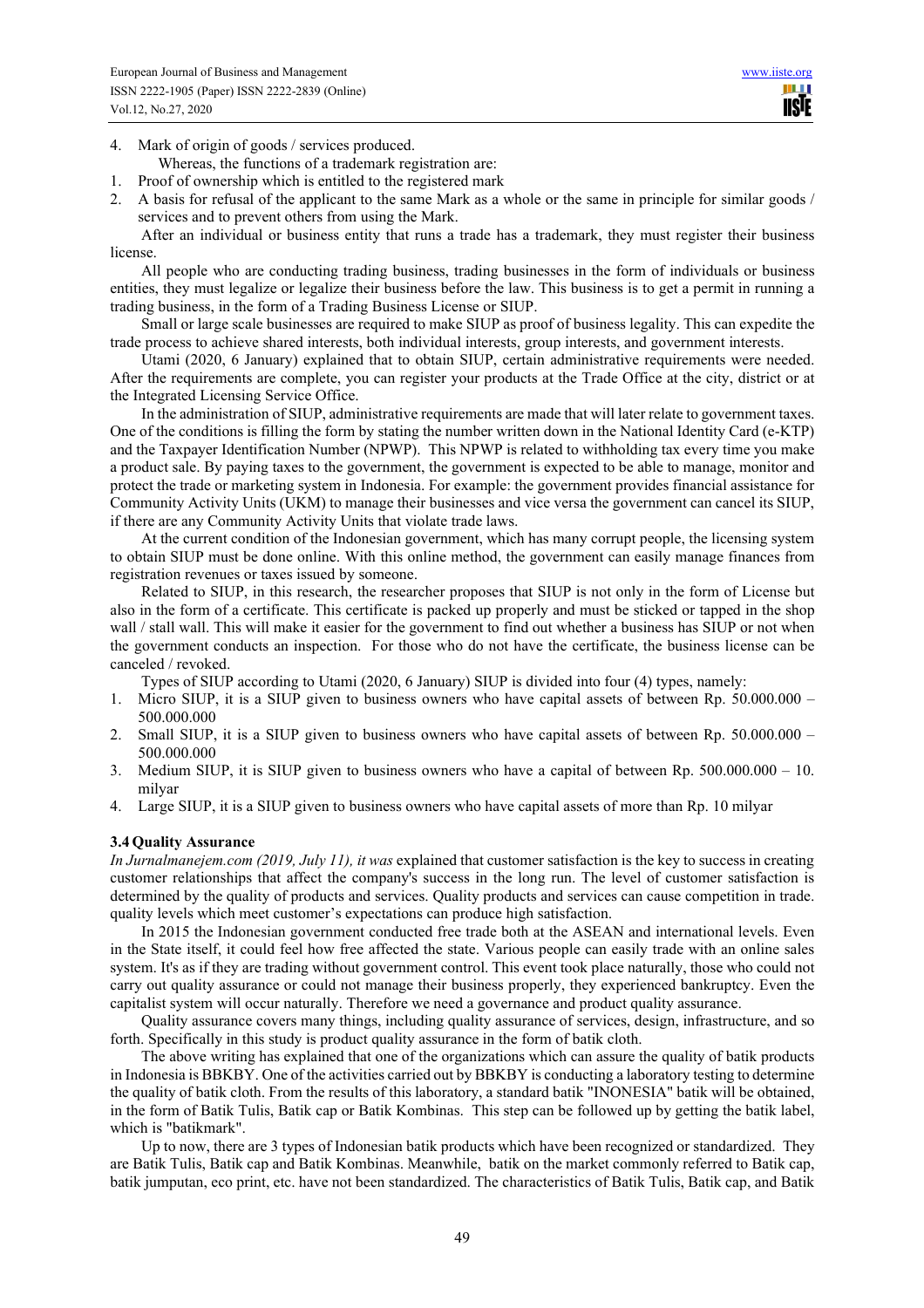

| Table 1. Charateristic of Batik Tulis |                      |                                                                                                                                                                                 |  |  |  |  |
|---------------------------------------|----------------------|---------------------------------------------------------------------------------------------------------------------------------------------------------------------------------|--|--|--|--|
| N <sub>o</sub>                        | Indicator Observed   | Charateristic                                                                                                                                                                   |  |  |  |  |
| $\perp$                               | Smell                | Wax Smell                                                                                                                                                                       |  |  |  |  |
|                                       | Process and Physical | a. Motifs on the frabric whether can be repeated or not                                                                                                                         |  |  |  |  |
|                                       | charateristic        | b. The streaks of the used wax are not always exactly the same on every written<br>klowong (the main motif design) line, the repetition of the motif and the<br>connected motif |  |  |  |  |
|                                       |                      | c. There is a color seepage caused by the thinness of wax streaks, the braoken wax<br>irregularity and the edges of the wax soles                                               |  |  |  |  |
|                                       |                      | d. the wax soles penetrating behind the cloth are not exactly the same                                                                                                          |  |  |  |  |
|                                       |                      | e. The number, size, distance, and shape of the <i>Isen</i> Shapes (filler motif of<br><i>klowong</i> ) are not always the same                                                 |  |  |  |  |
|                                       |                      | f. The results of the crumbling process are always obtained broken irregularity                                                                                                 |  |  |  |  |
|                                       |                      | g. The results of the crushing process are always obtained broken irregularity wax                                                                                              |  |  |  |  |

# Table 2. The Charateristics of Batik Cap

| No | <b>Indicator Observed</b>             | Charateristics                                                                                                                  |
|----|---------------------------------------|---------------------------------------------------------------------------------------------------------------------------------|
|    | Smell                                 | Wax smell                                                                                                                       |
|    | Process and physical<br>charateristic | a. The result of batik is repeated the same and or there is a shifting on every<br>repetition.                                  |
|    |                                       | b. There is a color seepage caused by irregularity of broken wax friction and at<br>the edge of the wax sole.                   |
|    |                                       | c. the wax soles penetrating behind the cloth are the same                                                                      |
|    |                                       | d. The number, size, distance, and shape of the <i>Isen</i> Shape ((filler motif of<br><i>klowong</i> ) are not always the same |
|    |                                       | e. The results of the crumbling process are always obtained broken irregularity                                                 |
|    |                                       | f. The result of <i>tembokan</i> (covering the white cloth by using hot wax) is                                                 |
|    |                                       | obtained broken irrigularity wax                                                                                                |
|    |                                       | g. There are soles as a sign of stamping the cloth with or without <i>penitis</i>                                               |

# Table 3. The Charateristics of *Batik Kombinasi*

| No | Indicator Observed     |     |     | Charateristics                                                                                                                                                                                    |
|----|------------------------|-----|-----|---------------------------------------------------------------------------------------------------------------------------------------------------------------------------------------------------|
| 1  | Smell                  |     |     | Wax smell                                                                                                                                                                                         |
| 2  | Process                | and | the | a. Motifs on the frabric whether can be repeated or not                                                                                                                                           |
|    | physical charateristes |     |     | b. Rapot (the result of) Batik Kombinasi is repeated the same on every repetition.                                                                                                                |
|    |                        |     |     | c. The streaks of the used wax are not always exactly the same on every written<br>klowong (the main motif design) line, the repetition of the motif and the<br>connected motif                   |
|    |                        |     |     | d. There is a color seepage caused by the thinness of wax streaks, the braoken<br>wax irregularity and the edges of the wax soles                                                                 |
|    |                        |     |     | e. the wax soles penetrating behind the cloth are not exactly the same                                                                                                                            |
|    |                        |     |     | f. The number, size, distance, and shape of the Isen Shape (filler motif of<br><i>klowong</i> ) are not always the same                                                                           |
|    |                        |     |     | g. The number, size, distance, and shape of the <i>Isen</i> Shape (filler motif of<br><i>klowong</i> ) are the same                                                                               |
|    |                        |     |     | h. The results of the crumbling process are always obtained broken irregularity<br>i. The result of <i>tembokan</i> covering the white cloth with hot wax) is obtained<br>broken irrigularity wax |

Picture 4 is Flow Chart low of submitting batikmark label "batik INDONESIA"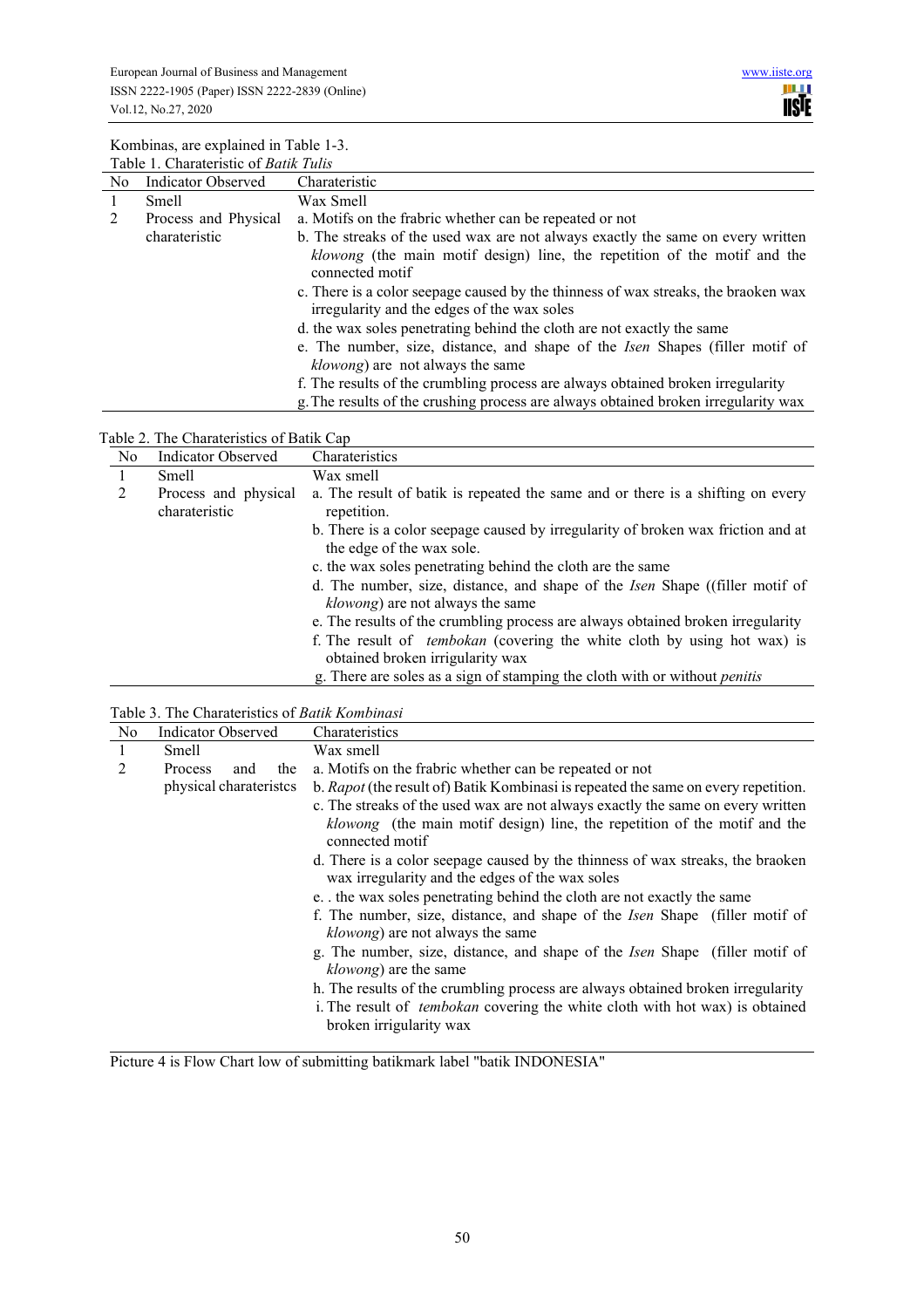

Picture 4. Flow chart of submitting batikmark label "batik INDONESIA"

(Source: Karsam, 2019)<br>The flowchart of submitting "batik INDONESIA" batikmark label begins with the batik industry/batik artisans submitting an application to BBKBY. Then BBKY appointed a laboratory / testing laboratory. The testing laboratory will take samples tested and evaluated. If the product tested meets the standard, a certificate will be issued and the next step will be to supervise the products. whereas, if the product does not pass the laboratory testing, the batik product will be returned to its owner/industry for repairing and then, resubmitted.

# **3.5 Identification / Label Attachment**

It has been explained above that after batik products are tested through a laboratory by BBKBY, that batik will be known for its suitability or quality as Batik Tulis, Batik Cap, and Batik Combination . After this process is passed, it is expected that batik artisans will register their batik in order to obtain the batik label, namely batik mark "batik INDONESIA". Batikmark is a sign which shows the identity and characteristics of Indonesian-made batik consisting of 3 types namely Batik Tulis, Batik Cap dan Batik Kombinasi dan batik Combination).

The purpose of labeling batik products (Nugroho, 2017), namely:

- 1. Giving trust or certainty to consumers so they are not wrong in choosing batik.
- 2. Providing quality assurance to consumers about Indonesian batik.
- 3. It is legally able to protect and preserve Indonesian batik products related to Intellectual Property Rights (IPR) from the threat of plagiarism in the field of IPR or trade in the country and abroad.
- 4. This label can make consumers find out or recognize that the product is the original Indonesian batik.
- 5. The capability of providing trust, and consumer convenience on the quality and image of Indonesian batik in the international community

In order to obtain a certificate of the usage of batikmark both individuals and Batik entities required a condition, which are:

- 1. Have a registered brand
- 2. Meet SNI requirements including the shrunken nature, cloth size, color fastness from washing and color rub resistance Memenuhi
- 3. Meet SNI standards as Batik Tulis, Batik Cap and combination batik combination
	- Karsam (2019: 187-190) also explained the procedure in obtaining a Batikmark certificate are:
- 1. The company must submit a request letter to BBKBY attached with the company profile.
- 2. BBKBY can carry out its own testing or appoint a testing laboratory.
- 3. A testing laboratory takes samples in the nearest places
- 4. The results should be reported to the head of BBKBY
- 5. Batik that passes the laboratory testing will receive a Batikmark Use Certificate by BBKBY

The detail form of the batikmark label, such as; picture 1, picture 2, and picture 3. The size or conditions of the label are:

- 1. Length 6.5 cm dan width 2 cm
- 2. The word "batik INDONESIA". The word "batik" uses lowercase letters and INDONESIA capital letters.
- 3. The word "batik", it is written specifically. The letter "b" uses dots called *cecek*, the letter "a" is in the form of a tendril, the letter "t" is in the form of a flower; letter "i" is dot/called *cecek*; the letter "k" is in the shape of a cloud.
- 4. The words BATIK TULIS and BATIK CAP use arial font with a size of 7 pt. Whereas, BATIK CAP- TULIS uses arial font with a size of 8 pt.
- 5. The number of Batikmark Certificate user is printed
- 6. Mark batik label made in the form of writing / border / embroidery / stamp.
- 7. Basic black color is used. The writing of batik uses gold for the type of batik tulis, white for the type of batik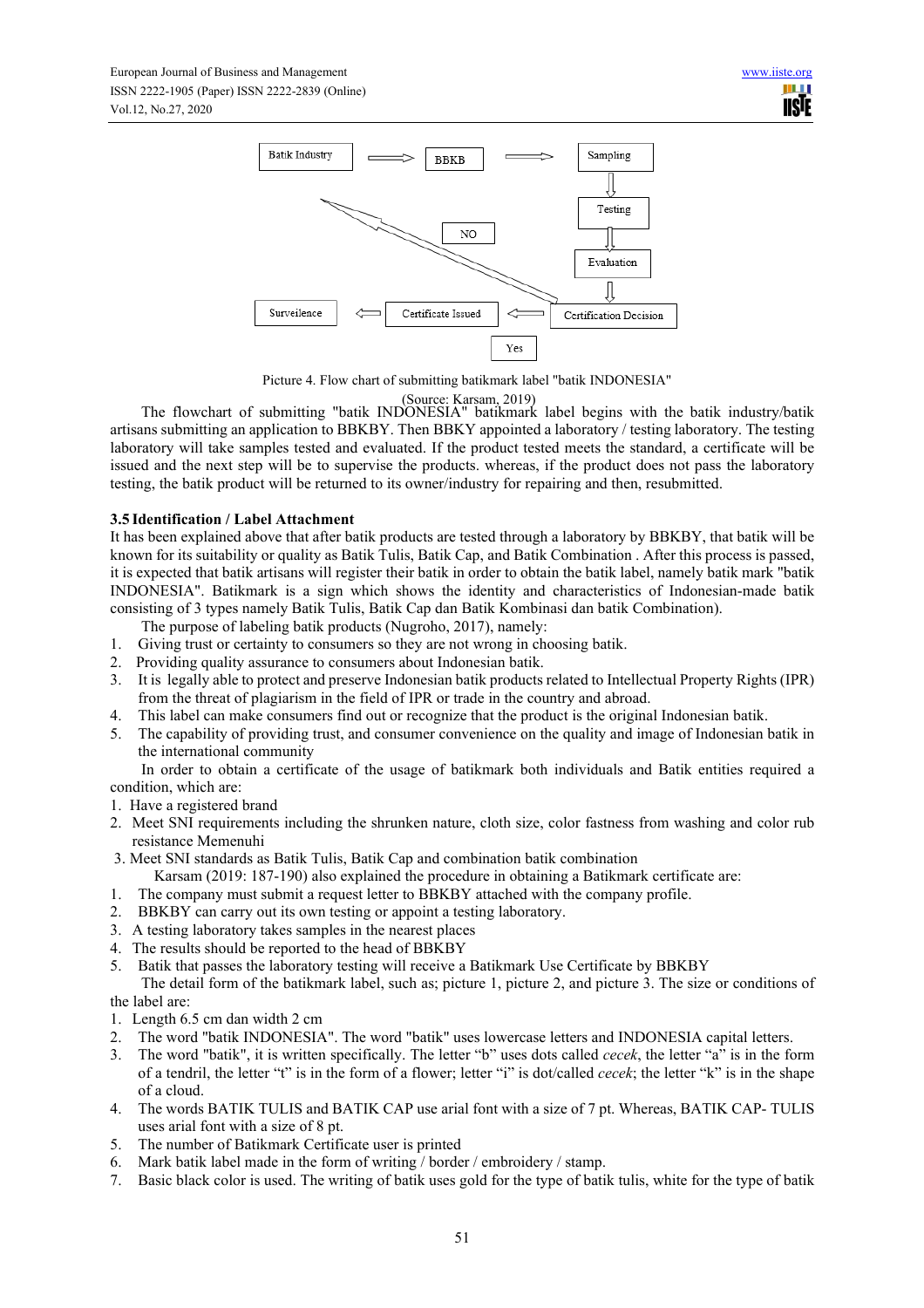cap, and silver for the type of batik kombination.

- 8. Label's Numbering System are:
	- a. 2 digits after the province code
	- b. 2 digits in the middle of registration year
	- c. 3 digit after serial number
	- d. Size batikmark label "batik INDONESIA" on a scale of 1: 3.25

### **3.6 Socialization dan promotion**

Socialization is the process of learning or conveying information to individuals related to values and rules in the community to carry out, create attitudes, and behavior of individuals in accordance with the values and norms imposed. In this research, the meaning of socialization is it is mandatory for the government to convey information about "batik INDONESIA" batik which is marked with a batikmark label or label. This socialization can be done in various ways, such as; through the Office of the Ministry of Industry and Trade at the city/district level, provincial level, and others. The means that can be used for this socialization, can be through news on TV, the web, YouTube, Instagram, government regulations, and etc.

The purpose of this socialization is for individuals or Indonesian people to know "INDONESIA batik" batik in the hope that Indonesian individuals or people love domestic products and not choose the wrong type and quality of batik when buying batik cloth.

Promotion is a communication which aims to inform a company's product to the public.

One of the strategies in developing a business / marketing is promotion. Mayasari (2009) described several forms of promotion that can be done in marketing, namely::

- 1. Personal Selling, it is a form of two-way communication between the seller and the buyer or prospective buyer to offer the product
- 2. Advertising, it is in the form of advertising media (advertisements, posters, and the like) to introduce or promote company products to the wider community / consumers
- 3. Sales Promotion, it is a form of promotion carried out by means of exhibitions or certain events, so that consumers quickly know the products being marketed.
- 4. Publicity, it is namely establishing good relations with the public, maintaining the company's image and its products.

### **3.7 Government Supervision, Entrepreneur/Private Organization**.

The Government Regulation in lieu Law Number 8 of 1962 concerning Trading of Goods under Supervision [21]. Article 5 paragraph (1) With or based on a Government Regulation it can be stipulated that the trade in goods under supervision of:

- a. It can be controlled and managed by the authorities;
- b. It can be controlled and endeavored by the authorities along with private entrepreneurs / organizations;
- c. It can be controlled and managed by entrepreneurs / private organizations.

Based on the aforecited Law, it is necessary to have inherent and continuous supervision towards either individuals, and or business entities which run trade. For those that get caught in violation of the applicable Trade Law, theeir SIUP or business license certificates are revoked and recieved sanction. This is done so that the marketing / trade process in Indonesia runs smoothly.

Based on the discussion above, it can be described that batik standardization as an empowerment model for batik artisans for marketing, as shown in the following picture.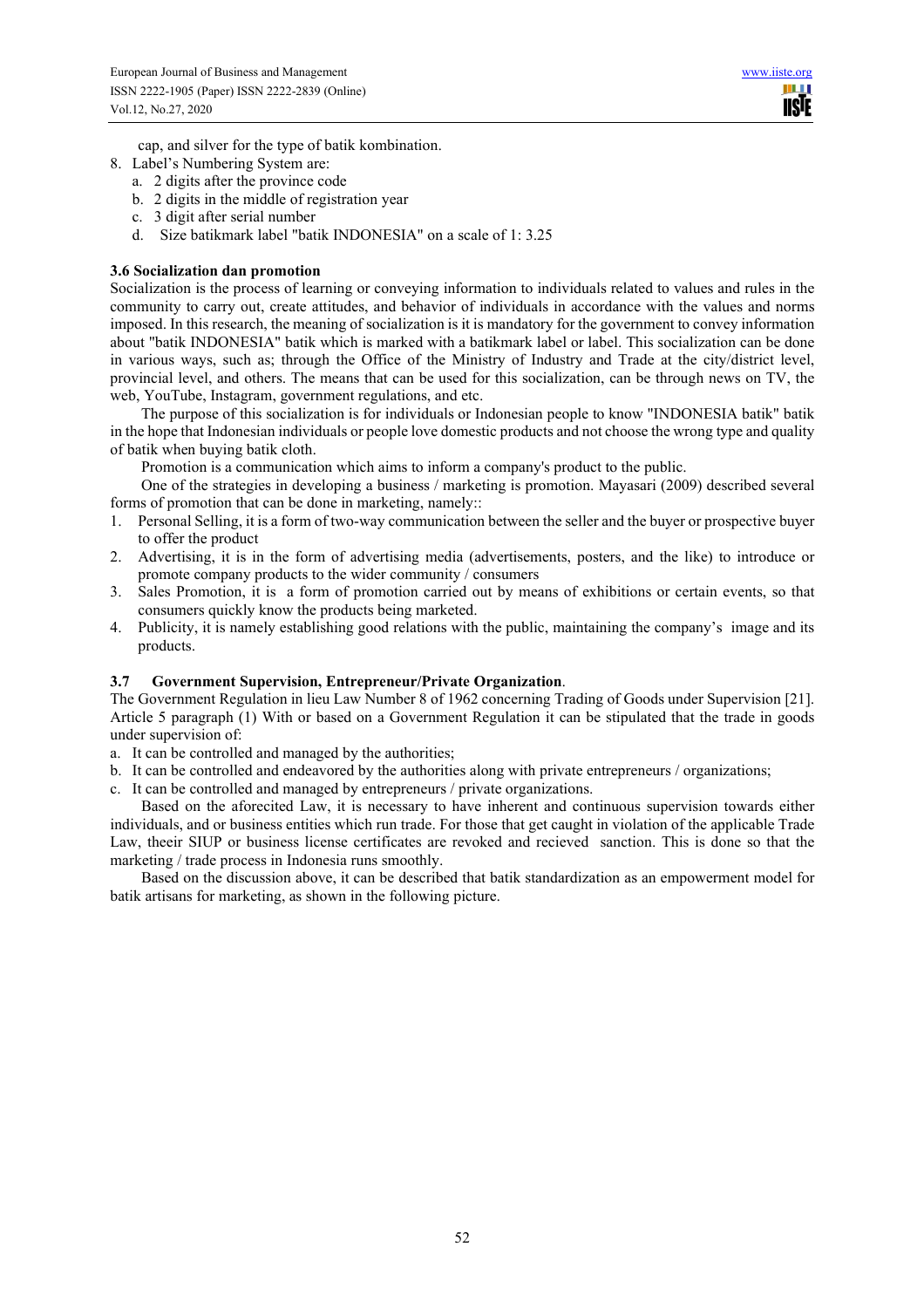

Picture 5. Batik standardization as an empowerment model for batik artisans to marketing

# **CONCLUSION AND SUGGESTION**

### **A. Conclusion**

This research aims to produce batik standardization as an empowerment model for batik artisans, individuals, or business entities for marketing. Either individual. Either individuals or business entities. The results of this study are the formation of batik association as a discussion forum in Indonesia concerning about knowledge exchange for the development and preservation of batik. Another result of this study to have a proper knowledge concerning trademark registration, trademark functions, SIUP Management, batik standardization, Management of Label batikmark "batik INDONESIA". Besides, it obtains data which shows that batik that there are 3 types of batik that meets SNI. They are batik tulis, batik cap, and batik kombinasi. It obtains a knowledge related to the shape and size of "batik INDONESIA" batikmark label which should be attached to every batik cloth sold.

In order to get batik label, batik product must pass the feasibility testing from BBKBY. Apart from it, to make sure label management and marketing run smoothly, batik products should not be a copy someone's design or not being copied by others, we should have HKI Certificate. Indonesian government supervision towards the marketing process must be carried out continuously and the enforcement and enforcement of the Indonesian trade law must also be carried out, so that the marketing process carried out by batik artisans, individuals, or business entities runs smoothly. The Indonesian Government Supervision towards marketing process must be carried out continuously and the curb and enforcement of Indonesian trade law must also be carried out, so that the marketing process carried out by batik artisans, individuals, or business entities run smoothly. The aim of this research is to produce a batik standardization model for marketing empowerment so that batik artisans in Indonesia, both individuals, or business entities can carry out batik production and marketing smoothly.

### **B. Suggestion**

- 1. As batik producers or people who produce batik, Batik Artisans are expected to continue creating new motifs and being taken care of their copyrights.
- 2. Batik artisans in Indonesia are expected to establish a batik association in a higher level, not only in a district level but also in the provincial and state levels.
- 3. Individuals and / or business entities must register their trademarks and administer SIUP.
- 4. Individuals and or business entities must comply with the applicable trade laws in Indonesia.
- 5. The government is expected to revise or improve the Trade Laws.
- 6. Trade certificate assurance for the store or stalls that meet the requirements and the trade certificates are revoked when the owner of the store violates the laws.
- 7. Supervision of marketing / trade is carried out continuously along with the government, entrepreneurs / private